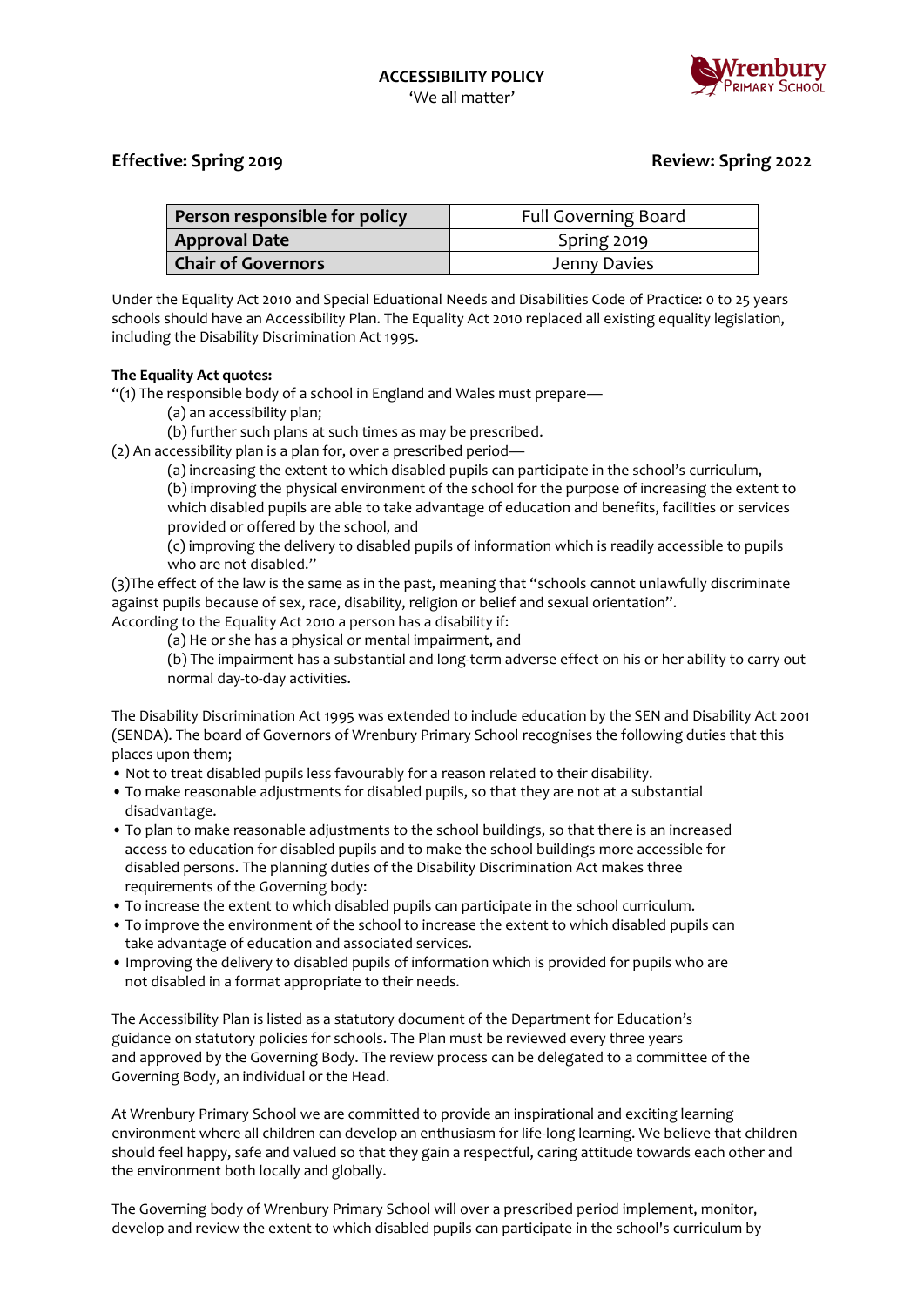improving the physical environment of the school for the purpose of increasing the extent to which disabled pupils are able to take advantage of education and benefits, facilities or services provided or offered by the school. The Governing body must keep its accessibility plan under review during the period to which it relates and, if necessary, revise it.

The governing body will also consider how they improve the delivery to disabled pupils of information which is readily accessible to pupils who are not disabled within a reasonable time by taking account of the pupils' disabilities and any preferences expressed by them or their parents. The Governing body will also regard **the need to allocate adequate resources for implementing the plan.** 

The Wrenbury Primary School Accessibility Plan shows how access is to be improved for disabled pupils, staff and visitors to the school within a given timeframe and anticipating the need to make reasonable adjustments to accommodate their needs where practicable. The Accessibility Plan contains relevant and timely actions to:-

- Increase access to the curriculum for pupils with a disability, expanding the curriculum as necessary to ensure that pupils with a disability are as, equally, prepared for life as are the ablebodied pupils; (If a school fails to do this they are in breach of their duties under the Equalities Act 2010); this covers teaching and learning and the wider curriculum of the school such as participation in after-school clubs, leisure and cultural activities or schools visits – it also covers the provision of specialist or auxiliary aids and equipment, which may assist these pupils in accessing the curriculum within a reasonable timeframe;
- Improve and maintain access to the physical environment of the school, adding specialist facilities as necessary – this covers improvements to the physical environment of the school and physical aids to access education within a reasonable timeframe;
- Improve the delivery of written information to pupils, staff, parents and visitors with disabilities; examples might include hand-outs, timetables, textbooks and information about the school and school events; the information should be made available in various preferred formats within a reasonable timeframe.

Whole school training will recognise the need to continue raising awareness for staff and governors on equality issues with reference to the Equality Act 2010.

#### **Related Policies**

This Accessibility Plan should be read in conjunction with the following school policies, strategies and documents:

- Behaviour and discipline Policy
- Teaching and Learning statement
- Managing Incidents in School Policy
- Equality and diversity Policy
- Health & Safety Policy
- School Development Plan
- Special Educational Needs Policy

#### **Accessibility Plan**

The Accessibility Plan for physical accessibility relates to the Access Audit of the school which remains the responsibility of the governing body. It may not be feasible to undertake all of the works during the life of this accessibility plan and therefore some items will roll forward into subsequent plans. An accessibility audit will be completed by the school prior to the end of each period covering this plan in order to inform the development of a new Accessibility Plan for the on-going period.

#### **Equality Impact Assessments**

Equality Impact Assessments will be undertaken as and when school policies are reviewed. The terms of reference for all governors' committees will include the need to consider Equality and Diversity issues as required by the Equality Act 2010. The Accessibility Plan will be published on the school website. The Accessibility Plan will be monitored through the Governor Leadership and Management committee and the school will work in partnership with the Local Authority in developing and implementing this Accessibility Plan. The Accessibility Plan may be monitored by Ofsted during inspection processes in relation to Schedule 10 of the Equality Act 2010.

We aim to ask about any disability or health condition in early communications with new parents and carers.

#### **Physical Environment**